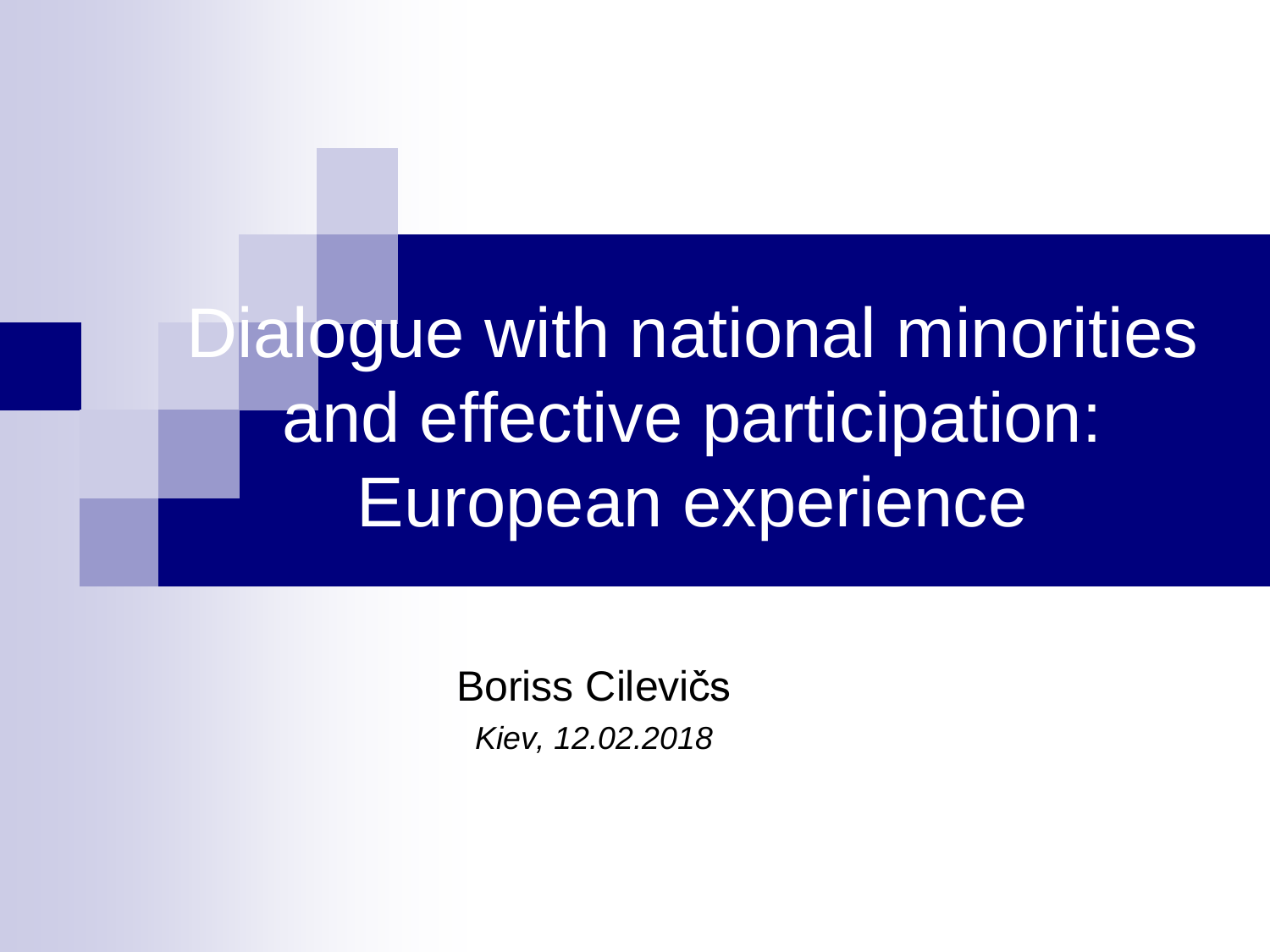### International standards

- Internationally recognized principles for diversity management?
- General rules, interpretation adjusted to particular circumstances
- **Permanent dialogue with all parties involved at** local, regional, national and international level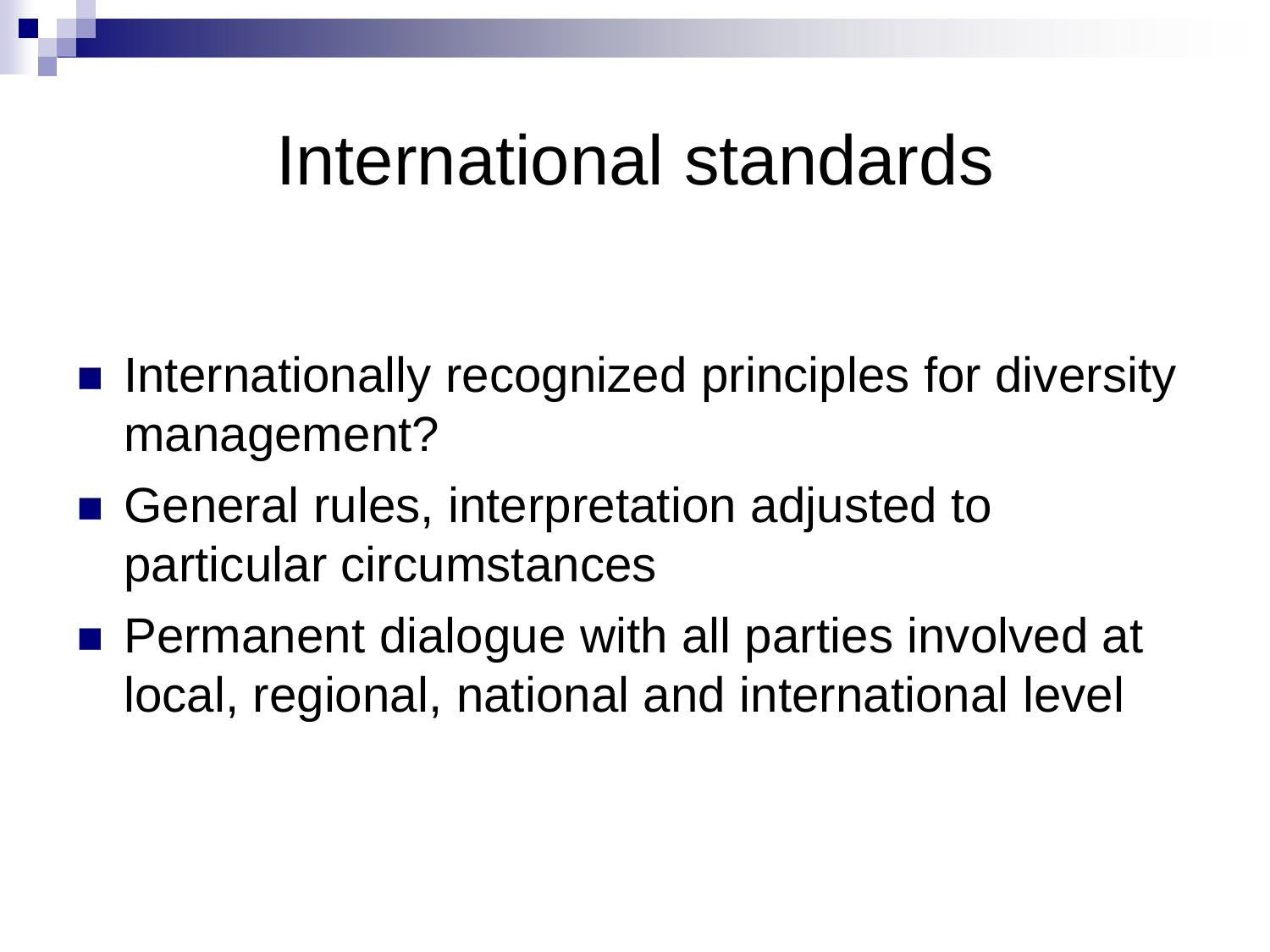# Stability dilemma

- Supression and assimilation of minorities?
- Support of diversity, respect to identity, multiculturalism?
- Cultural diversity as the basic value vs certain level of homogeneity as a precondition for national unity – *how to strike a balance*?
- Equality and non-discrimination beyond formal equal treatment: full and effective equality
- **All different, all equal**: sometimes different treatment is needed to ensure equality – the substance of minority rights.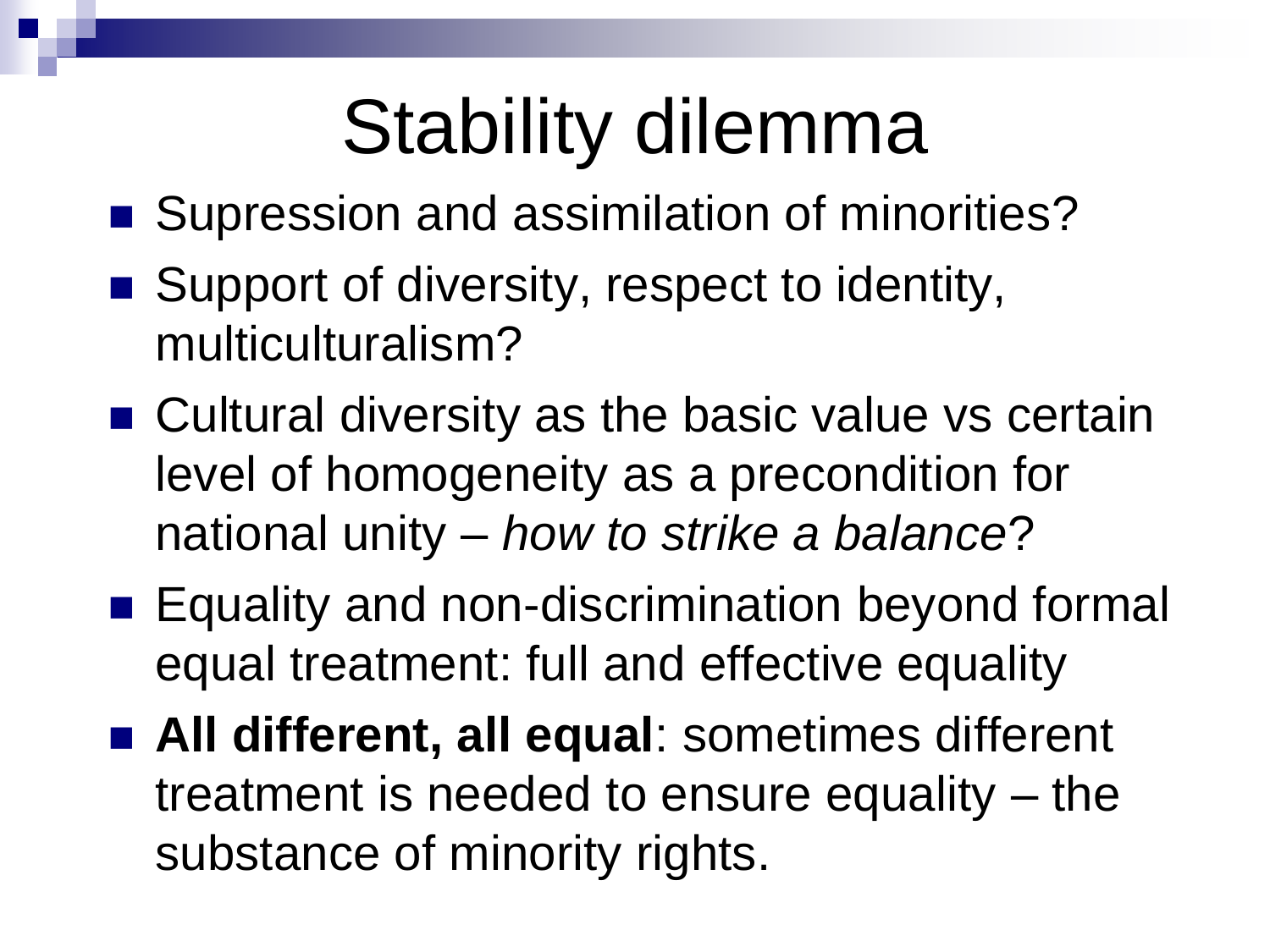# Main approach: effective participation

- **Framework Convention for the Protection of** National Minorities, art.15:
- *The Parties shall create the conditions necessary for the effective participation of persons belonging to national minorities in cultural, social and economic life and in public affairs, in particular those affecting them.*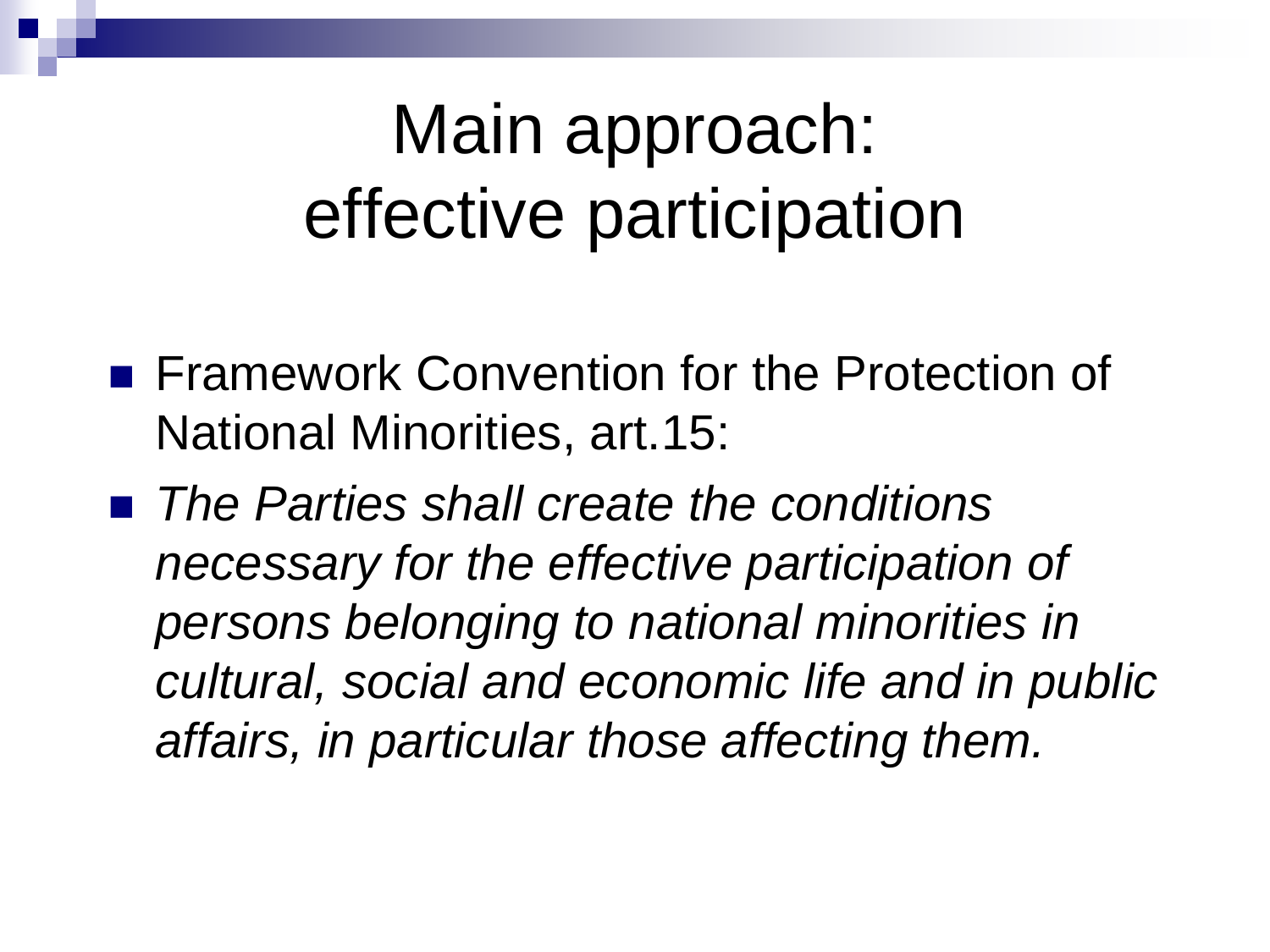### Interpretation of effective participation

- OSCE High Commissioner on National Minorities:
	- $\Box$  The Lund Recommendations on the Effective Participation of National Minorities in Public Life (1999)
- Advisory Committee on the Framework Convention for the Protection of National Minorities:
	- □ Thematic Commentary on Effective Participation of Persons Belonging to National Minorities in cultural, social and economic life and in public affairs (2008)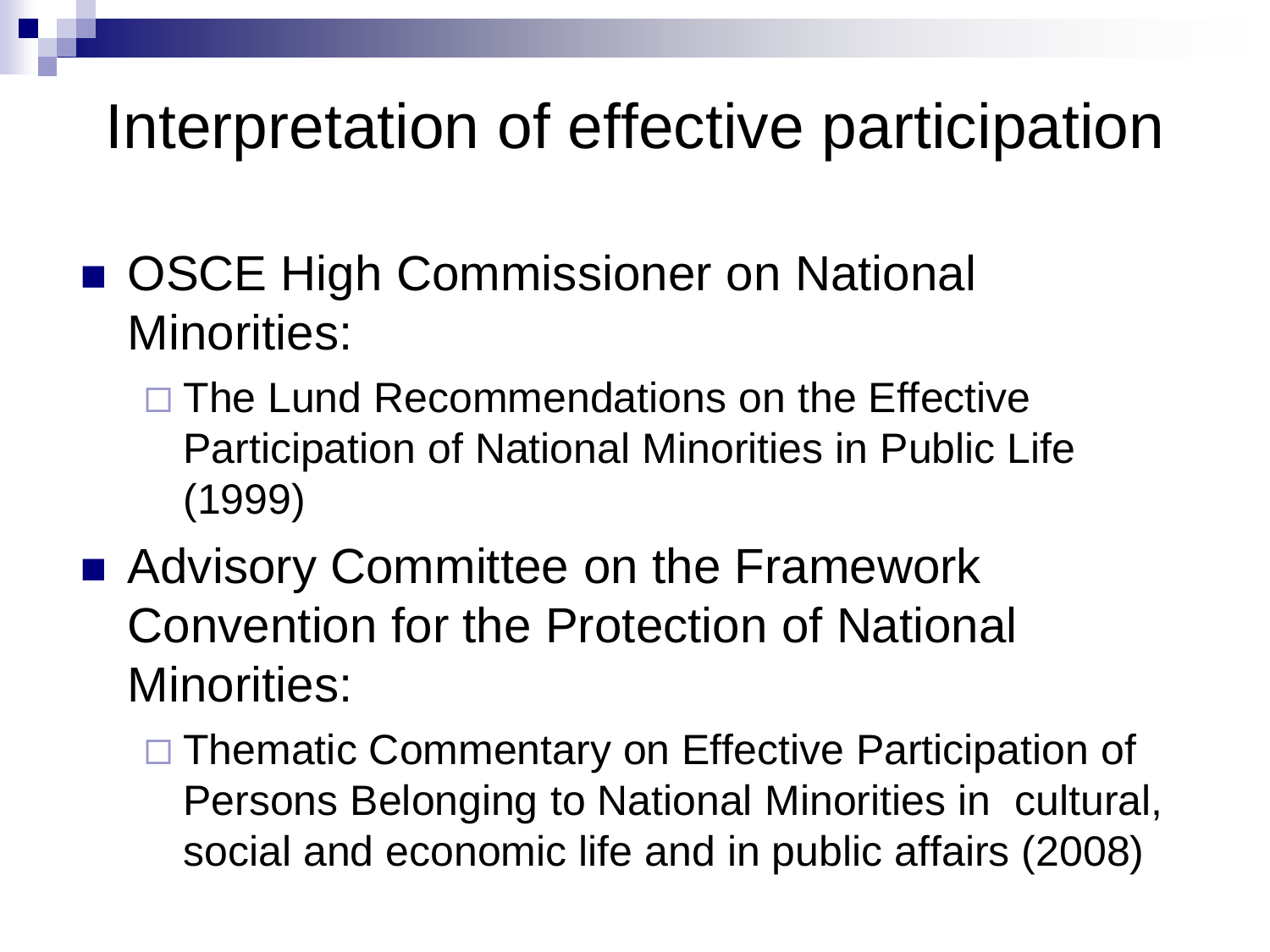### Effective participation: some general points

- All areas of life: economic, social, cultural, political
- Availability of data: protection of personal data, disaggregated
- **EXTE:** Legislative prohibition and effective mechanisms on prevention of and combatting discrimination
- Taking into account cultural pecularities and specific needs – training of staff
- Availability of information about public services (incl. in minority languages)
- **Proportionality of professional and occupational** language requirements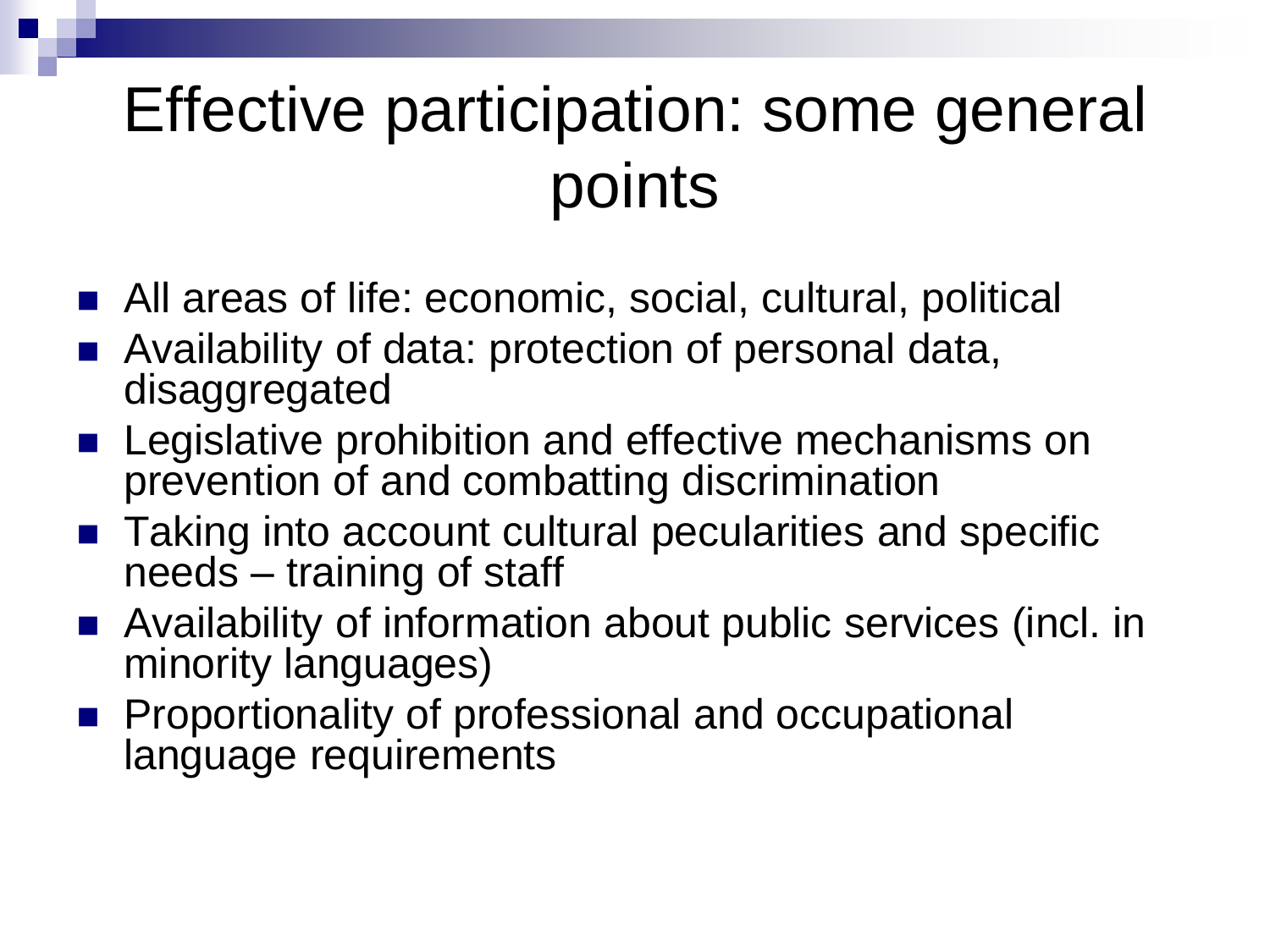### Effective participation: institutional approaches

- Federative or confederative arrangements
- **Territorial autonomy**
- Decentralization and subsidiarity
- Cultural autonomy
- Special representation
- **Delegation of powers**
- Consultative councils
- Specialized state and municipal bodies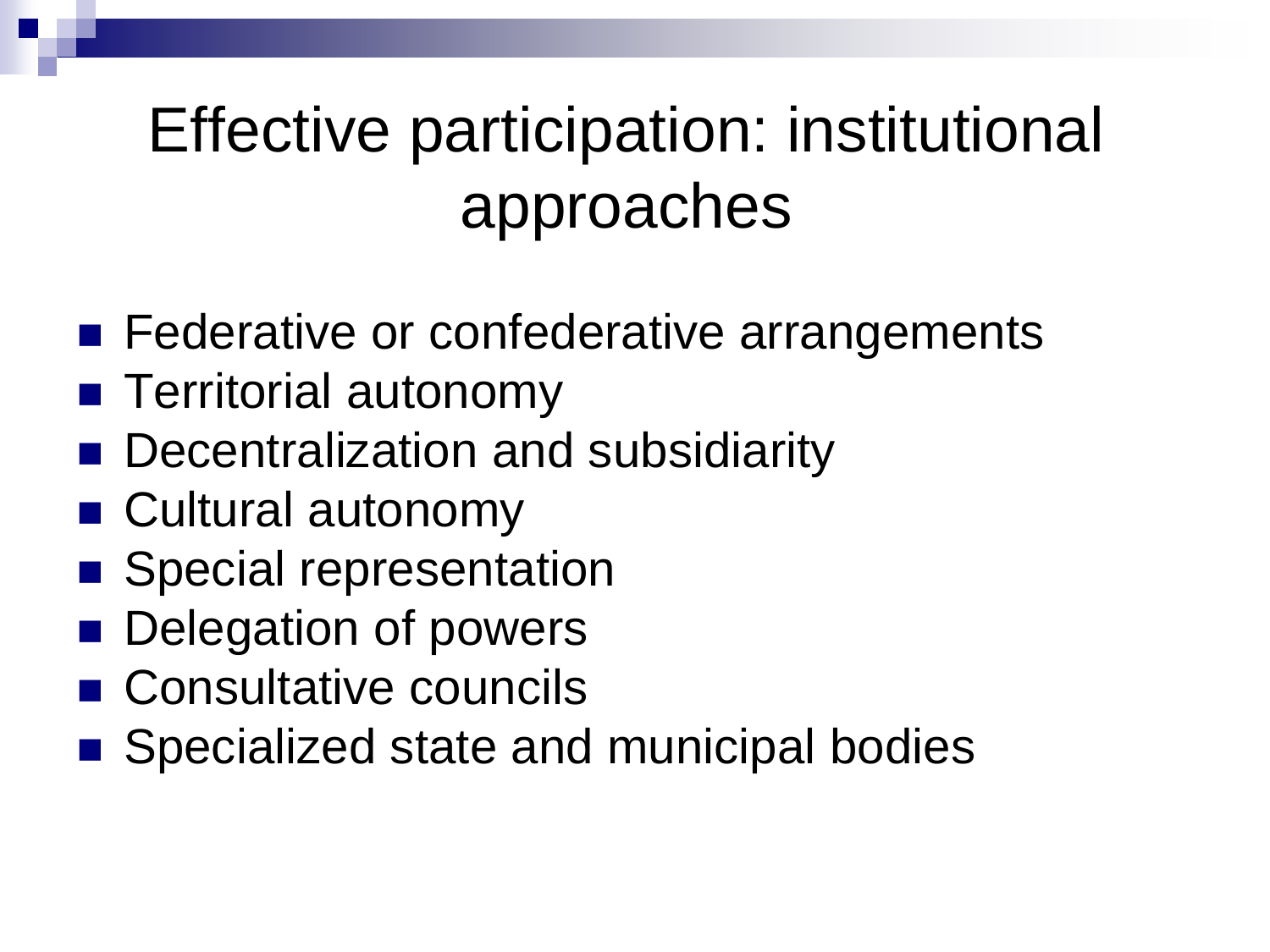#### Territorial solutions

- Advantages and risks? Examples:
	- Belgium
	- Germany: Schleswig-Holstein
	- □ UK: Scotland, Wales
	- □ Austria: Carinthia, Burgenland
	- □ Spain: Catalonia, the Basque country
	- Italy: Alto-Adige/South Tyrol, Aosta walley
	- Bosnia: Dayton agreements (*power-sharing*)
	- Moldova: Gagauzia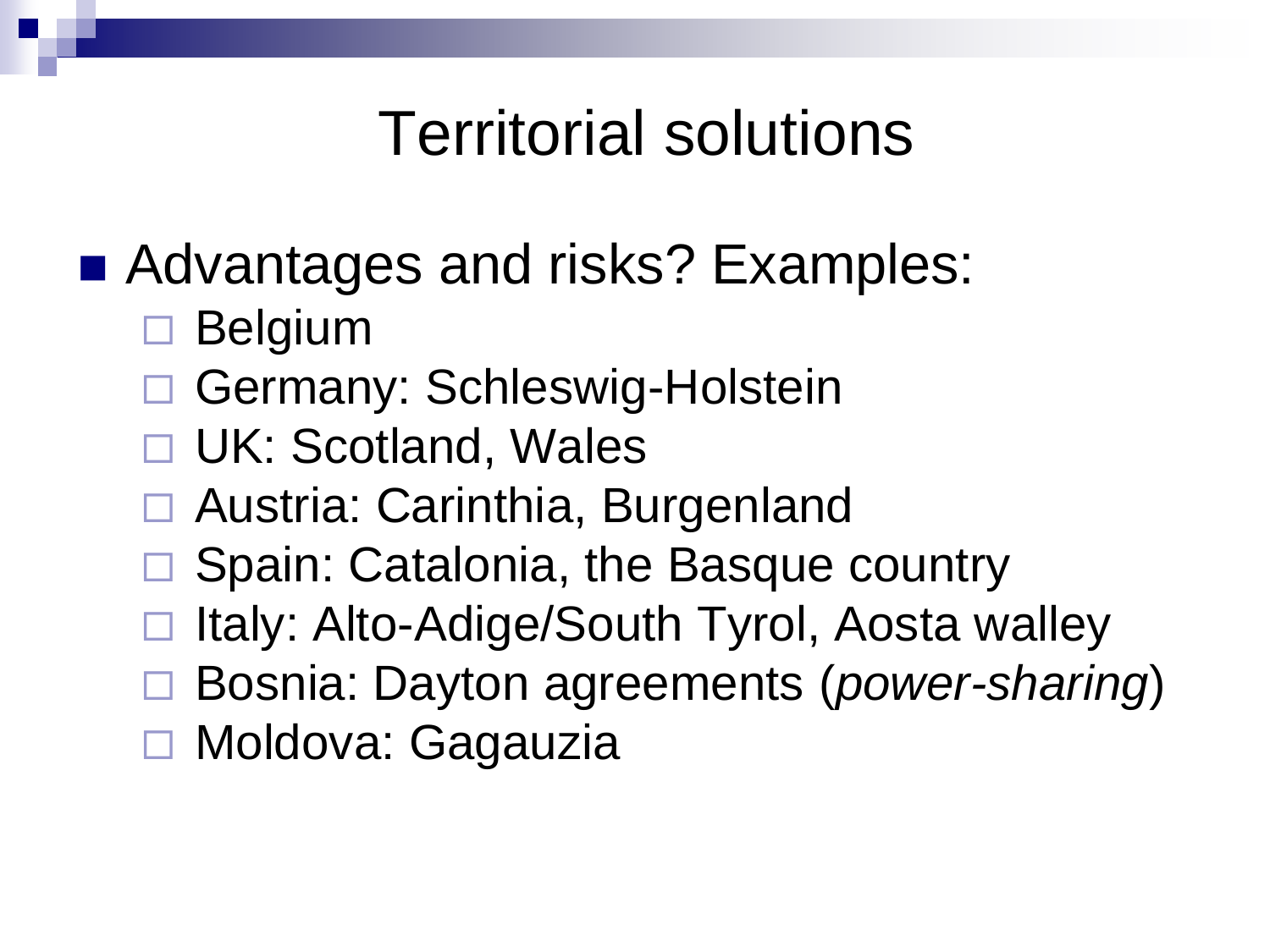# Effective participation: elections

- Political parties of minorities
	- electoral system (D.Horowitz)
	- borders of electoral districts
	- use of minority languages
- **Exemption from threshold** 
	- Poland (German party), Germany (Danish party)
- Special funding from state budget □ Germany (Sorb party in Brandenburg)
- Guaranteed seats
	- □ Slovenia (Hungarian and Italian minorities)
	- Croatia (3 +1+1+1 mandates), Serbia, Montenegro
	- Romania (15-18 mandates)
	- Kazakhstan (delegated by the Assembly of Peoples)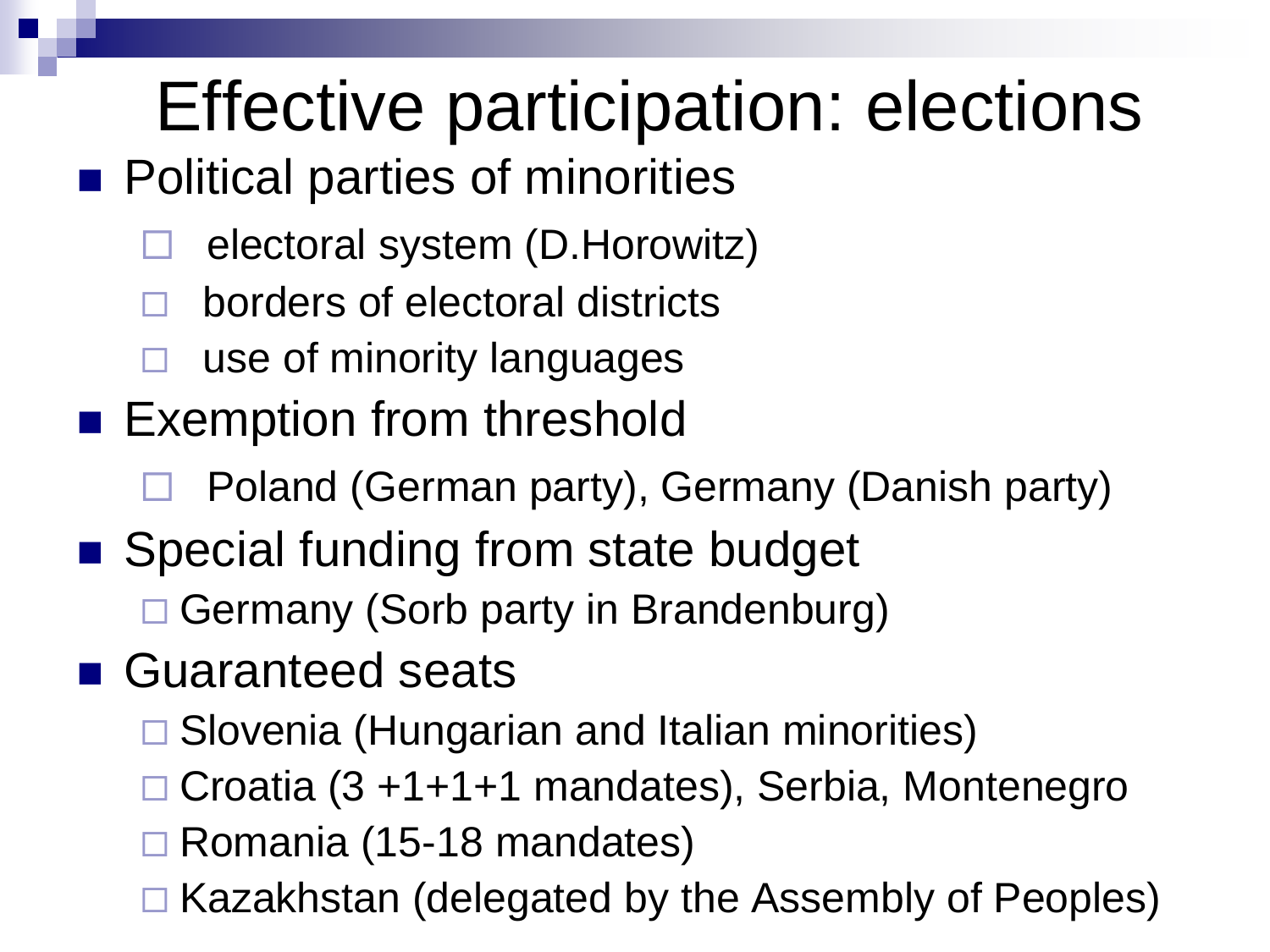Effective participation: the right to speak out or to have impact?

- **Delegation of power** 
	- the right to veto
- Minority self-government
	- Hungary (Law of 1993): 3 types of self-governments
- Competence and mandate?
- Funding?
- Criteria for entitlement: subjective vs objective?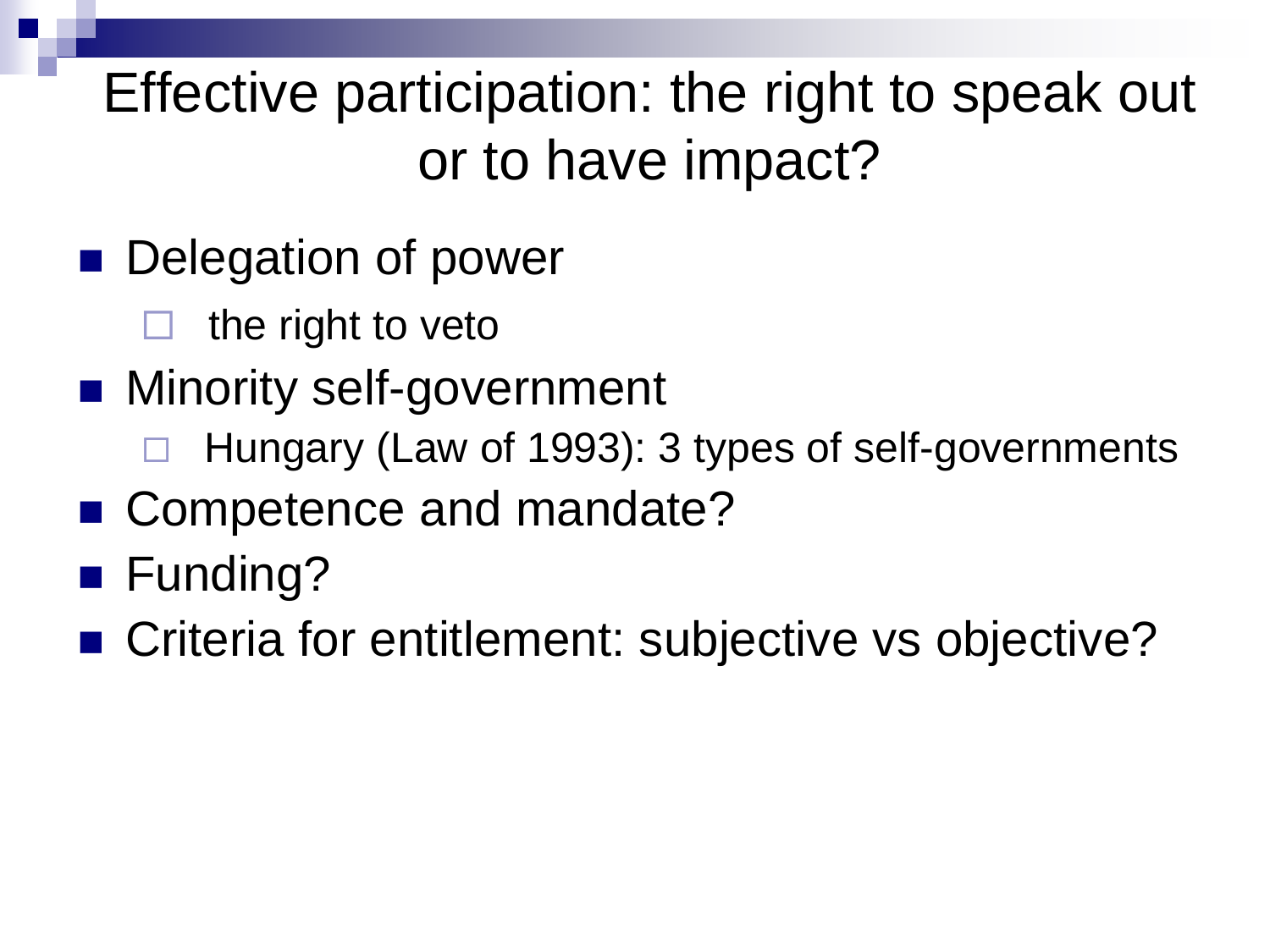# Consultative bodies

- Existence *per se* does not ensure effective participation
- Established in most of European states
- Often set up as a response to crisis (Estonia "roundtable" 1993, Latvia– consultative council 1996)
- Mandate and competence?
- **Legal basis?**
- Representative vs expert approach?
- Nomination and election vs appointment?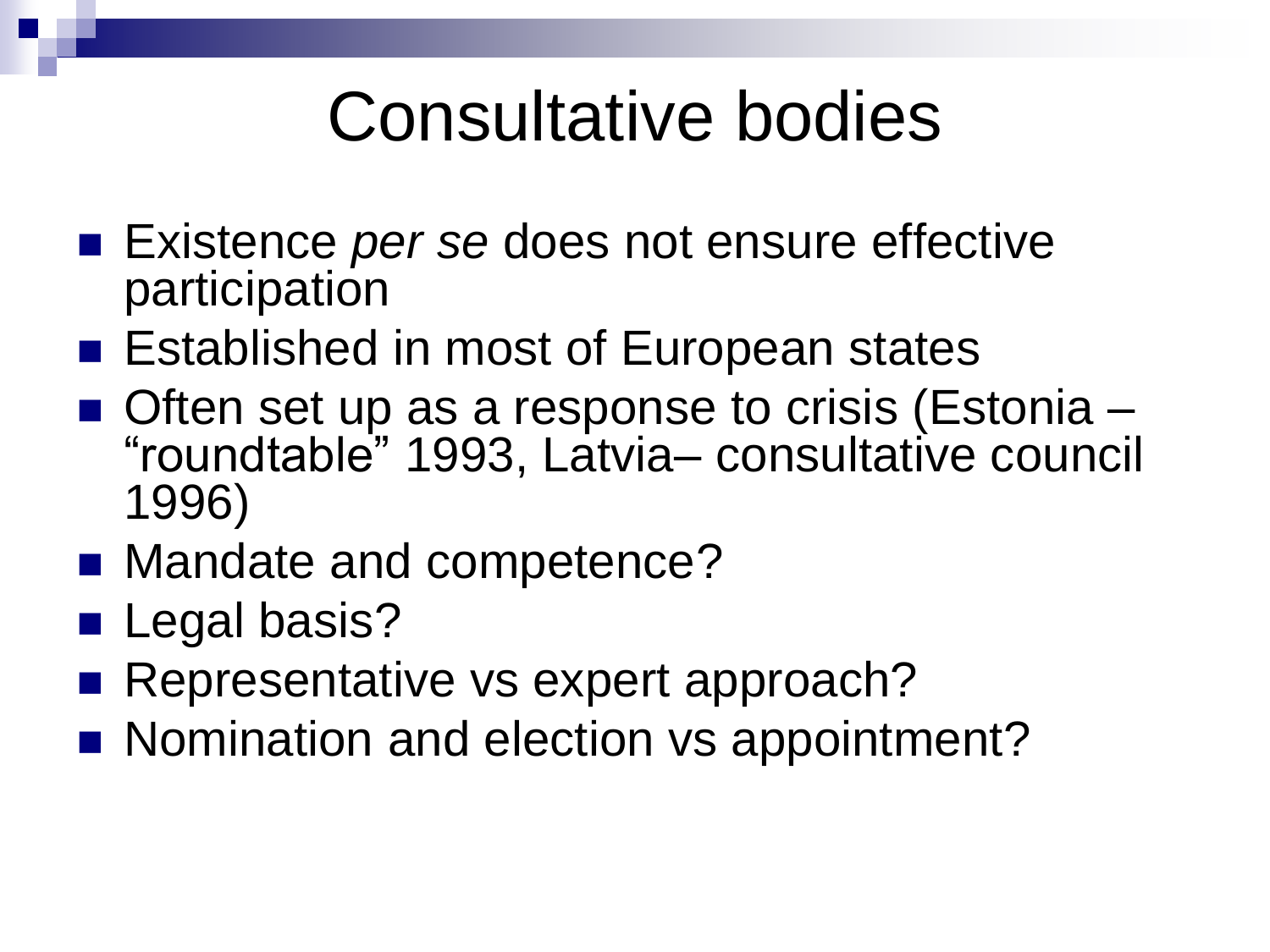# Specailized state and municipal bodies

- Existence of institutions as such does not guarantee adequate solutions
- AC FCNM: should not replace general institutions – **mainstreaming!**

#### ■ Options

- $\Box$  Independent bodies
- Department within some ministry
- **Ombudsman**
- □ Parliament
- President…